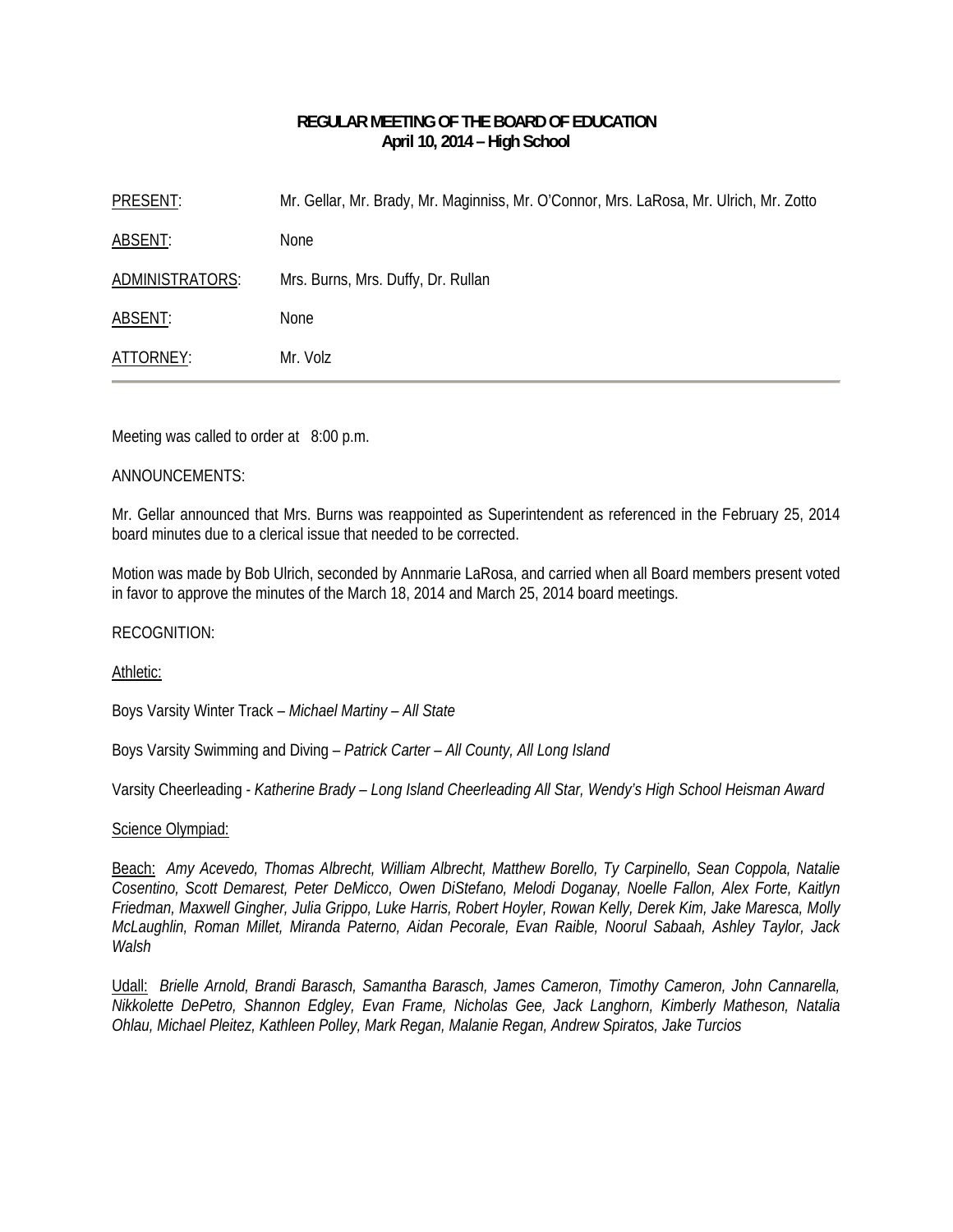### PERSONNEL:

Motion was made by Bob Ulrich, seconded by Ron Maginniss, and carried when all Board members present voted in favor to approve RETIREMENT: Elisabeth Zamarelli, Special Education, effective July 1, 2014 (35 years).

Motion was made by Bob Ulrich, seconded by Kevin O'Connor, and carried when all Board members present voted in favor to approve TEACHING: CHILD-REARING LEAVE OF ABSENCE (unpaid): Pamela Carleo, Special Education, effective September 2, 2014 to June 30, 2015 (Beach).

Motion was made by Kevin O'Connor, seconded by Ron Maginniss, and carried when all Board members present voted in favor to approve TEACHING: CHILD-REARING LEAVE OF ABSENCE (unpaid): Beth Fiorini, Social Studies, effective September 2, 2014 to June 30, 2015 (High School).

Motion was made by Scott Brady, seconded by Mike Zotto, and carried when all Board members present voted in favor to approve TEACHING: LEAVE OF ABSENCE (unpaid): Heather Gallo, Elementary, effective September 2, 2014 – June 30, 2015 (Oquenock).

Motion was made by Bob Ulrich, seconded by Kevin O'Connor, and carried when all Board members present voted in favor to approve TEACHING: LEAVE OF ABSENCE (unpaid): (Pursuant to the Family and Medical Leave Act of 1993–12-week continuous medical coverage) Robyn Southard, Psychology, effective March 31, 2014 to June 30, 2014 (Beach).

Motion was made by Mike Zotto, seconded by Kevin O'Connor, and carried when all Board members present voted in favor to approve CLASSIFIED (CIVIL SERVICE): SUBSTITUTE PARAPROFESSIONAL (\$9.75/hr.): \*Susan Carlson, effective April 11, 2014; \*Nancy Corso, effective April 11, 2014; Mary Cuffaro, effective April 11, 2014; \*Colleen Giumaraes, effective April 11, 2014;\*Kristen Quinn, effective April 11, 2014; Anita Sorrenti, effective April 11, 2014; Michelina Swick, effective April 11, 2014.

Motion was made by Bob Ulrich, seconded by Kevin O'Connor, and carried when all Board members present voted in favor to approve OTHER: HOMEBOUND INSTRUCTION (\$30/hr.): Joseph Beauchamp, effective March 19, 2014.

Motion was made by Scott Brady, seconded by Kevin O'Connor, and carried when all Board members present voted in favor to approve OTHER: SUBSTITUTE TEACHER (\$100 per diem): Nicole Costa, effective April 4, 2014; Julianne Jablonski, effective April 1, 2014; Susan Torres, effective April 11, 2014; Jennifer Travaglia, effective April 8, 2014.

Motion was made by Bob Ulrich, seconded by Annmarie LaRosa, and carried when all Board members present voted in favor to approve OTHER: SUBSTITUTE TEACHING ASSISTANT (\$85 per diem): Julianne Jablonski, effective April 11, 2014; Susan Torres, effective April 11, 2014; Jennifer Travaglia, effective April 8, 2014.

#### CURRICULUM UPDATE:

Dr. Rullan informed the audience that ELA Testing for Grades 3-8 went smoothly. The Response to Intervention Committee finished the RtI Plan, directors are using district data to find trends and identify strengths and areas of improvement for professional development goals, and the Curriculum Review Committee is looking into a program review protocol to ensure that materials being used are serving the needs of the students.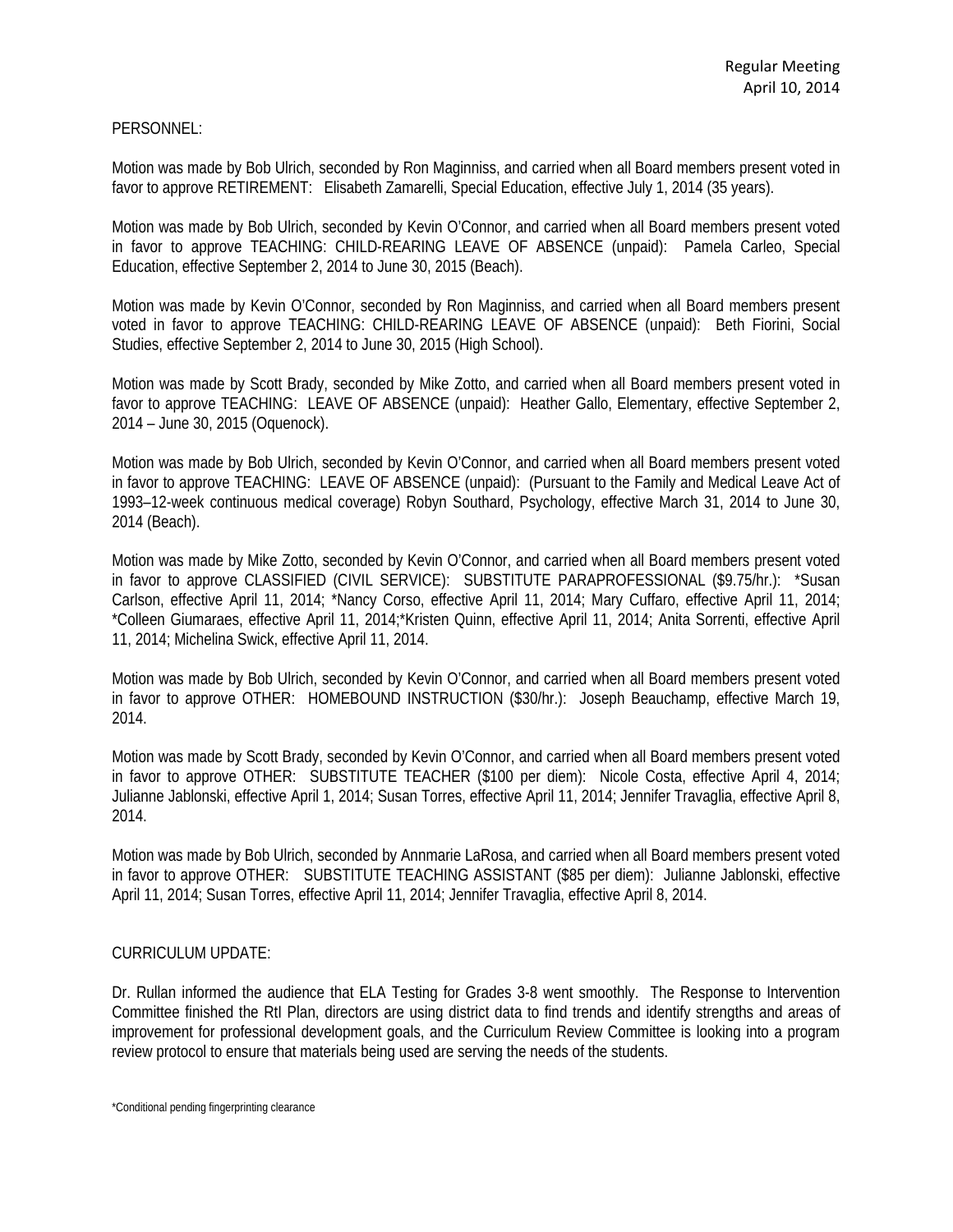### REPORT OF BOARD COMMITTEES:

Finance Committee: Ron Maginniss reported on the meeting held on 4/8/2014. Items reviewed included the February treasurer's report, extra-curricular report, payroll summary, internal claims audit report and systems manager audit trail. Warrants, February financial statements, budget transfers, health service contracts for Bellmore UFSD, Smithtown CSD, S. Huntington UFSD, Uniondale UFSD, Consultant Services Contract for Top Grade and Suffolk Auto Driving School bid were also reviewed. Mrs. Duffy informed the committee of a change of schedule for the June Finance Committee meeting. The meeting originally scheduled for June 10, 2014 at 7:30 p.m. will now be held on June 12, 2014 at 6:45 p.m.

Education Committee: Annmarie LaRosa reported on the meeting that was held on 4/10/2014. A review of work that the committee has completed was reviewed, including curriculum writing; elementary library literacy, K-5 science, K-8 writing units, K-2 skills unit and 3-12 language arts. The Response to Intervention Plan is also complete and will be adopted at the next board meeting.

Buildings and Grounds: Kevin O'Connor reported on the meeting held on 4/8/14. A grounds update was provided and items reviewed included permit fees for 2014-2015, a tenant identification sign at Westbrook, an e-mail sent to tenants regarding building security and custodial organizational structure.

Legislative Action Committee: Steve Gellar informed the audience that the he, other Board trustees, and representatives from the administrative and teaching staffs met with legislators on March 21, 2014 regarding state funding for the district. Legislators heard the voices of West Islip residents through the thousands of letters that were mailed to them. This effort was reflected in the final outcome of the state budget aid to West Islip.

Committee on Special Education: Ron Maginniss reported on the meeting that was held on 4/9/14. Items reviewed included CSE and CPSE modifications, annual reviews and an update on impartial hearings.

Health and Wellness/COMPASS Alliance: Mike Zotto reported on the meeting that was held 3/25/2014. Items reviewed included Wellness Weekend and the free cardiac screening event that identified four students with possible cardiac concerns. The committee also discussed future 5K Fun Runs, the June newsletter, Preventative Care Packages (drug testing kits) being available in the high school nurse's office in the near future and the "Shed the Meds" event which will take place on 5/31/14 at the Exchange Ambulance in East Islip. The next meeting will take place on 5/7/14 at 9:30 a.m. in the cafeteria at Paul J. Bellew.

Bullying Awareness Committee: Annmarie LaRosa reported on the meeting that was held 3/17/14. Items reviewed included youth gambling, impact of technology and how gambling relates to drug and alcohol abuse.

#### FINANCIAL MATTERS:

The treasurer's report for January was presented. Beginning balance as of January 31, 2014: \$42,273,256.77; ending balance as of February 28, 2014: \$36,125,550.40.

Motion was made by Bob Ulrich, seconded by Kevin O'Connor, and carried when all Board members present voted in favor to approve 2013-2014 Budget Transfers 3127-3132.

Motion was made by Kevin O'Connor, seconded by Annmarie LaRosa, and carried when all Board members present voted in favor to approve 2013-2014 Health Service Contracts for Bellmore UFSD - \$943.31; Smithtown CSD - \$861.11; S. Huntington UFSD - \$24,222.30; Uniondale UFSD - \$1,222.80.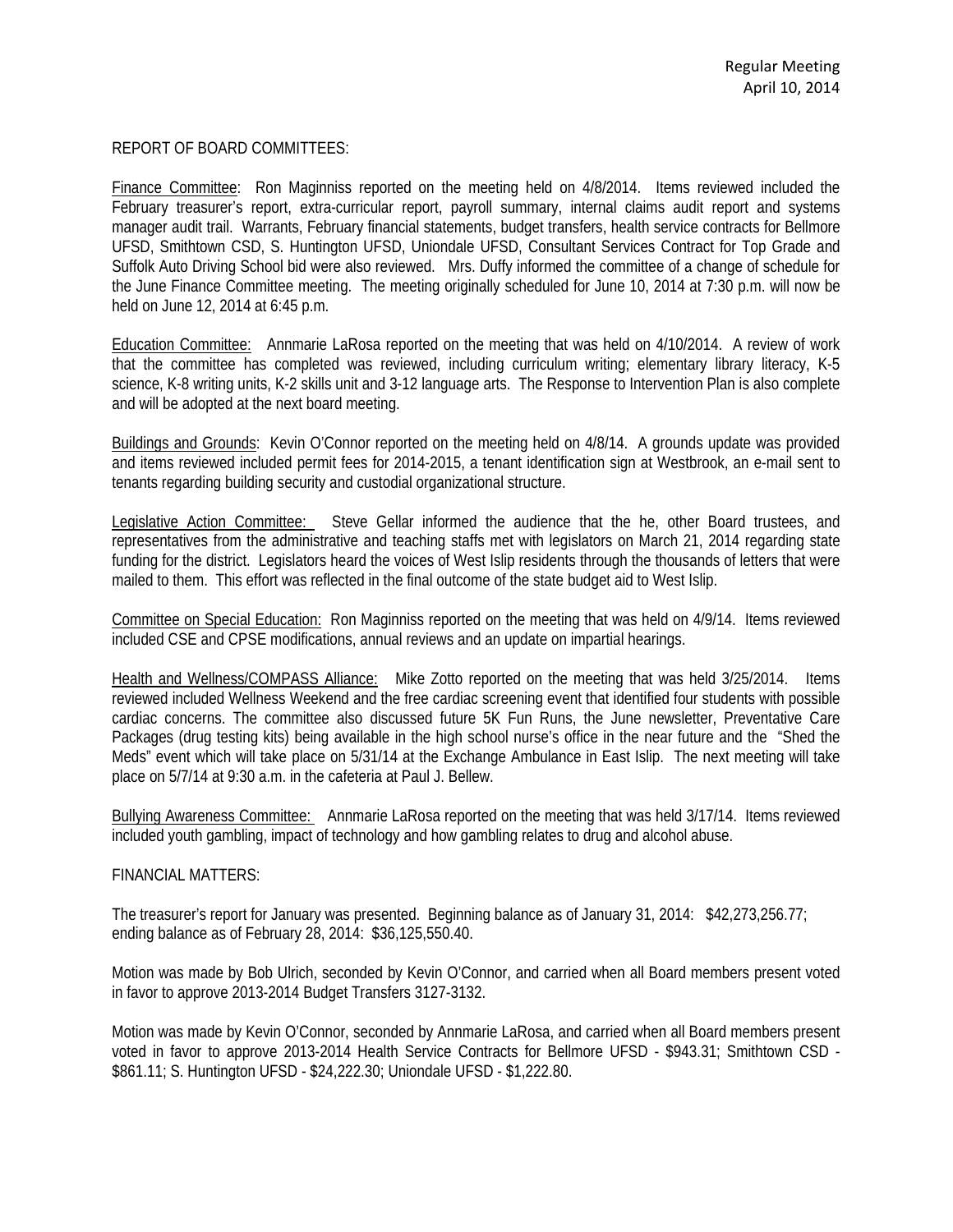Motion was made by Bob Ulrich, seconded by Ron Maginniss, and carried when all Board members present voted in favor to approve the following bid: Suffolk Auto Driving School - In-Car Driver Education Instruction with Vehicles.

Motion was made by Mike Zotto, seconded by Bob Ulrich, and carried when all Board members present voted in favor to approve the declaration of surplus item - #504, 1988 Chevy Van VIN # 1GCGG35K7J7177921.

Motion was made by Kevin O'Connor, seconded by Ron Maginniss, and carried when all Board members present voted in favor to approve Consultant Services Contract for Top Grade.

### PRESIDENT'S REPORT:

Mr. Gellar informed the audience that the tax levy cap of 1.52% has been adjusted to 1.64%. The 2014-2015 proposed budget is within the tax cap, and therefore requires 50 percent of the vote plus one vote. The final state budget provides for an increase of \$600,000 in our state aid for next year.

Mrs. Burns announced that the district will be able to reinstate full time librarians in each of the elementary schools.

Motion was made by Bob Ulrich, seconded by Annmarie LaRosa, and carried when all Board members present voted in favor to approve the adoption of the 2014-2015 School District Budget - \$115,281,645.

Motion was made by Scott Brady, seconded by Mike Zotto, and carried when all Board members present voted in favor to approve 2013-2014 Impartial Hearing Officers {updated}.

# SUPERINTENDENT'S REPORT:

Mrs. Burns informed the audience that Commander Bob Brown of the Third Precinct recently provided an update to the discussion items from their January meeting. The location of the Udall Road crossing guards at Arcadia and Gerek are being monitored, crosswalks will soon be painted, and a pedestrian study regarding traffic in various locations may be undertaken.

Mrs. Burns also spoke about recent newspaper articles regarding "The Challenge Index", which rates schools based on the number of students taking college level courses. West Islip is in the top 2,000 of 22,000 schools nationwide. Mrs. Burns explained how some of the newspaper articles do not always clearly represent a district, particularly in light of how the information reported in these articles is determined.

#### NOTICES/REMINDERS:

Nominating Petitions for Board Trustee seats will be available at District Office on March 14, 2014/Due at District Office by 5:00 p.m. on April 21, 2014.

Bob Ulrich announced Relay for Life will take place on June 21 - 22, 2014 from 6:00 p.m. to 6:00 a.m. If you are interested in signing up, the information is on the school website. On Wednesday, April 16<sup>th</sup> from 11:00 a.m. to 12:00 midnight there will be a fund raiser at Buffalo Wild Wings in Deer Park, and 15% of sales will go to Relay for Life. Last year's Relay for Life event raised \$72,000; this year's goal is \$75,000.